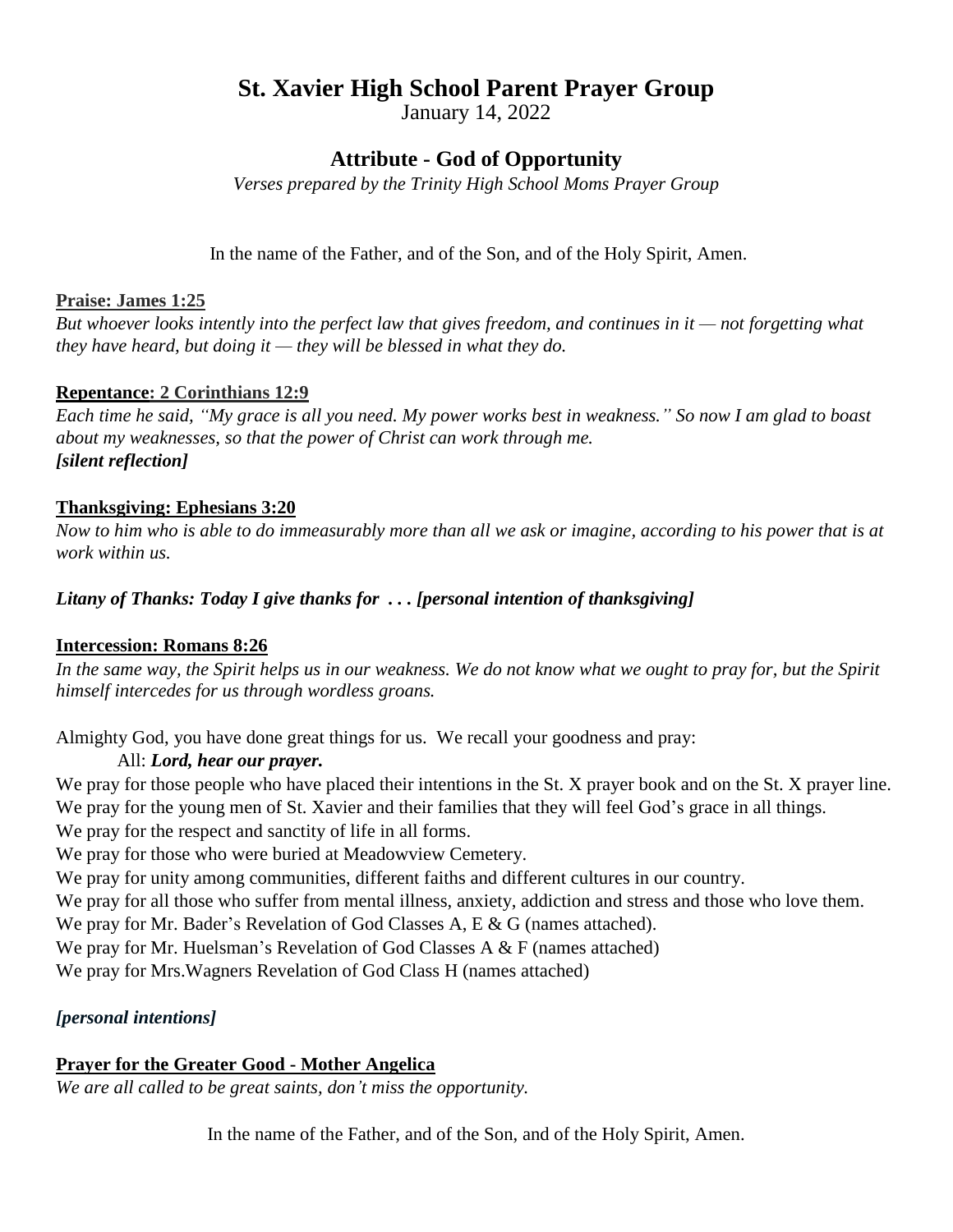# **St. Xavier High School Parent Prayer Group**

January 14, 2022

#### Prayer List

### **Mr.Bader's A Revelation of God**

Raymond Ackerman Brendan Browning Jameson Byrne Louis Chavez Mora Avery Cottrell Finn Culligan Chance Dillingham Henry Gnadinger Collin Grizzle Gentry Harpole Owen O'Bryan Brady Patterson Graham Pozaric Luke Pray Clay Robinson Devin Ryan Oscar Schmitt Owen Spurrier Jack Stewart Brayden Wade Joshua Walsh Grant Whitmire

### **Mr.Bader's E Revelation of God**

Jeffrey Artman Cooper Borland Bradley Cundiff Charles DeSensi Garrett Farmer Tyce Flaker Jaden Hagendoorn Owen Johnson Joseph Kelty Kayden Langridge Brayden McCarty Christian McCloud Jackson Moad Cole Moran Jadon Okyere Woodford Rogers Ethan Roths Donald Sinkhorn IV Owen Talbert Jefferson Underhill Davis Warken

### **Mr.Bader's G Revelation of God**

Miles Allen Henry Arnold Caiden Barnes Jack Burns Chase Denigan Konnor Denton Miles Dobson Kaden Ford Lyles Forrest Cooper Furlong Immanuel Gray Colton Hoerter Scott Johnson Dalton Lutes Walter Newell Dane Recktenwald Vincent Rink Martin Severance Rowan Swindler Nicholas Von Allmen Robert Webber III Elijah Winsted Aiden Zemba